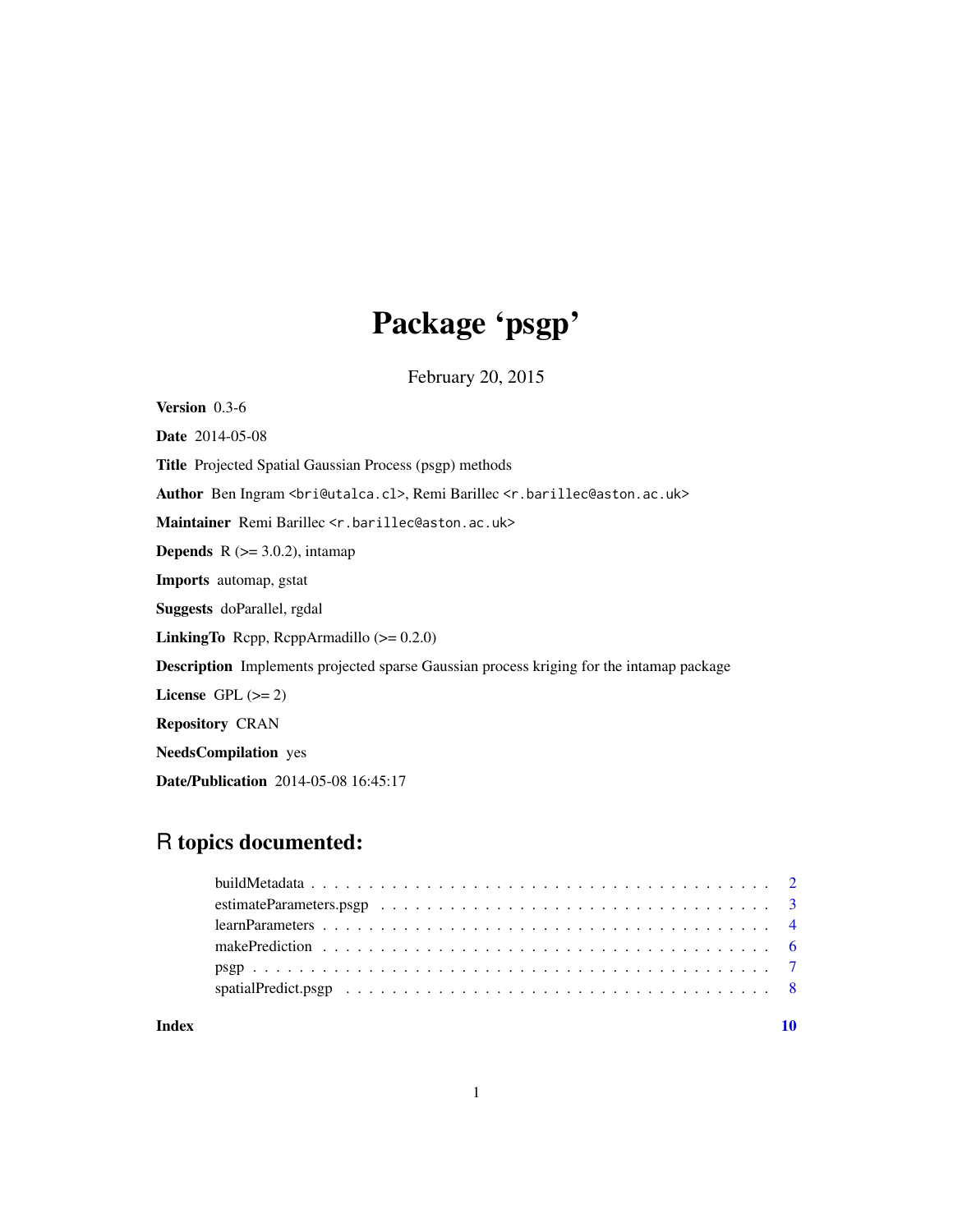<span id="page-1-0"></span>

### Description

buildMetadata builds a metadata table of likelihood model descriptors in the PSGP framework. This is an internal function and it should not be used directly.

#### Usage

buildMetadata(observations)

#### **Arguments**

observations an observations data frame containing a vector of observation variances (obserations\$oevar) and, optionally, a list of observation biases (observationS\$oebias). If the biases are omitted, a zero bias is assumed for all likelihood models.

# Details

buildMetadata builds a metadata table of likelihood model descriptors in the PSGP framework. The likelihood models are assumed Gaussian with variances specified in the vector observations\$oevar (the bias is assumed to be zero). Optionally, biases can be specified in the observations\$oebias vector. However, biases are not taken into account in the current version of the PSGP package (they will be in a future release).

#### Author(s)

Remi Barillec

#### **References**

<http://www.intamap.org/>

#### See Also

[learnParameters](#page-3-1), [makePrediction](#page-5-1), [estimateParameters](#page-2-1), [spatialPredict](#page-7-1),

#### Examples

```
## Load our favourite dataset
data(meuse)
obs <- meuse
## Number of observations
nobs <- length(obs$y)
```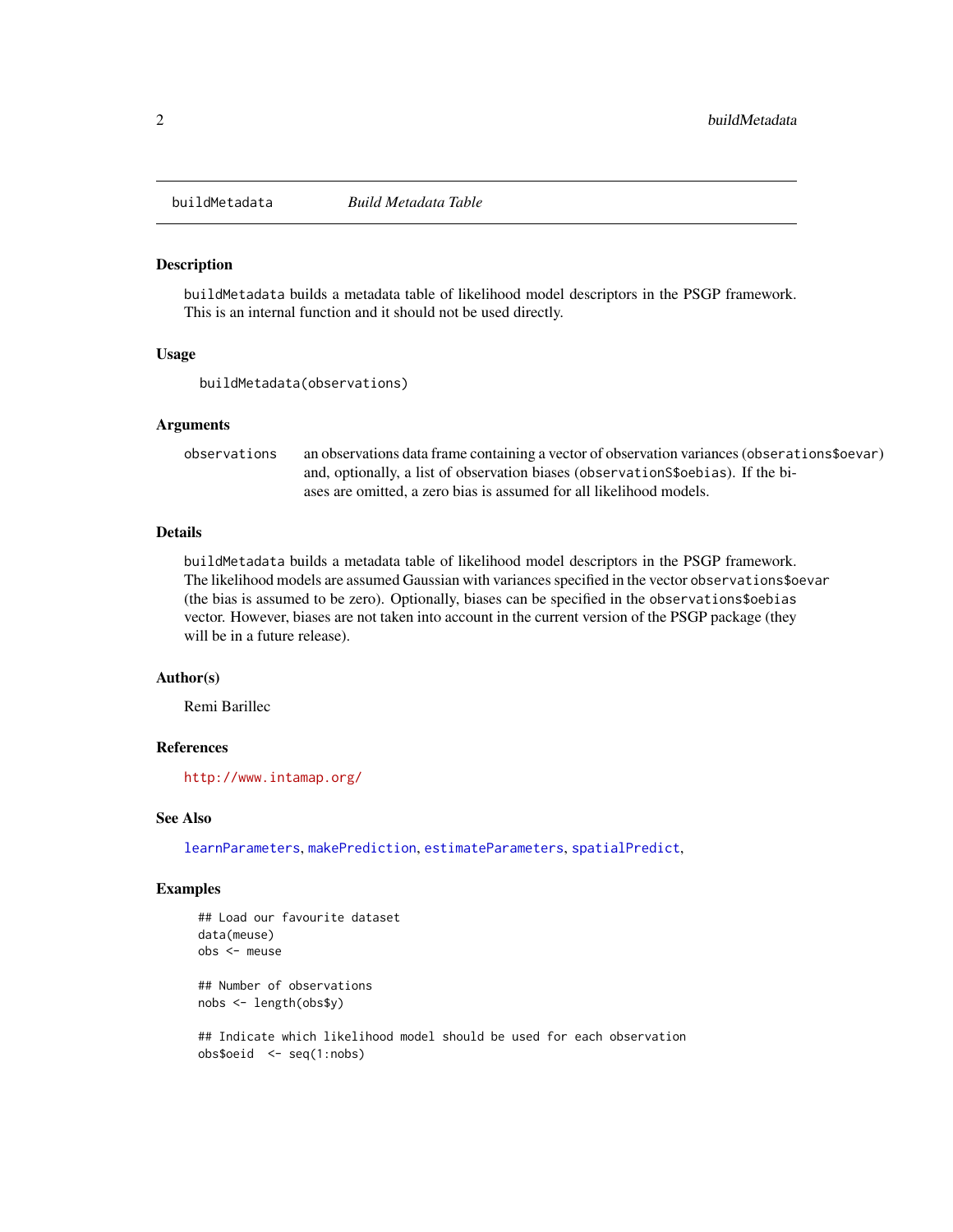# <span id="page-2-0"></span>estimateParameters.psgp 3

```
## Use random variances for the sake of the example
obs$oevar <- rnorm( max(obs$oeid) )
## Generate metadata table and print it out
metadata <- buildMetadata(obs)
print(metadata)
```
estimateParameters.psgp

*Parameter estimation using a Projected Sequential Gaussian Process (PSGP)*

# <span id="page-2-1"></span>Description

This overloads the [estimateParameters](#page-2-1) routine from the intamap package for interpolation using the PSGP method.

# Usage

```
estimateParameters(object, ...)
```
# Arguments

| object                  | a list object of Intamap type. Most arguments necessary for interpolation are<br>passed through this object. See intamap-package for further description of the<br>necessary content of this variable. |
|-------------------------|--------------------------------------------------------------------------------------------------------------------------------------------------------------------------------------------------------|
| $\cdot$ $\cdot$ $\cdot$ | other parameters for the generic method, not used for this method                                                                                                                                      |

# Details

See [psgp-package](#page-6-1) and [learnParameters](#page-3-1) for further details.

# Author(s)

Remi Barillec, Ben Ingram

# See Also

[learnParameters](#page-3-1), [estimateParameters](#page-2-1), [makePrediction](#page-5-1), [createIntamapObject](#page-0-0)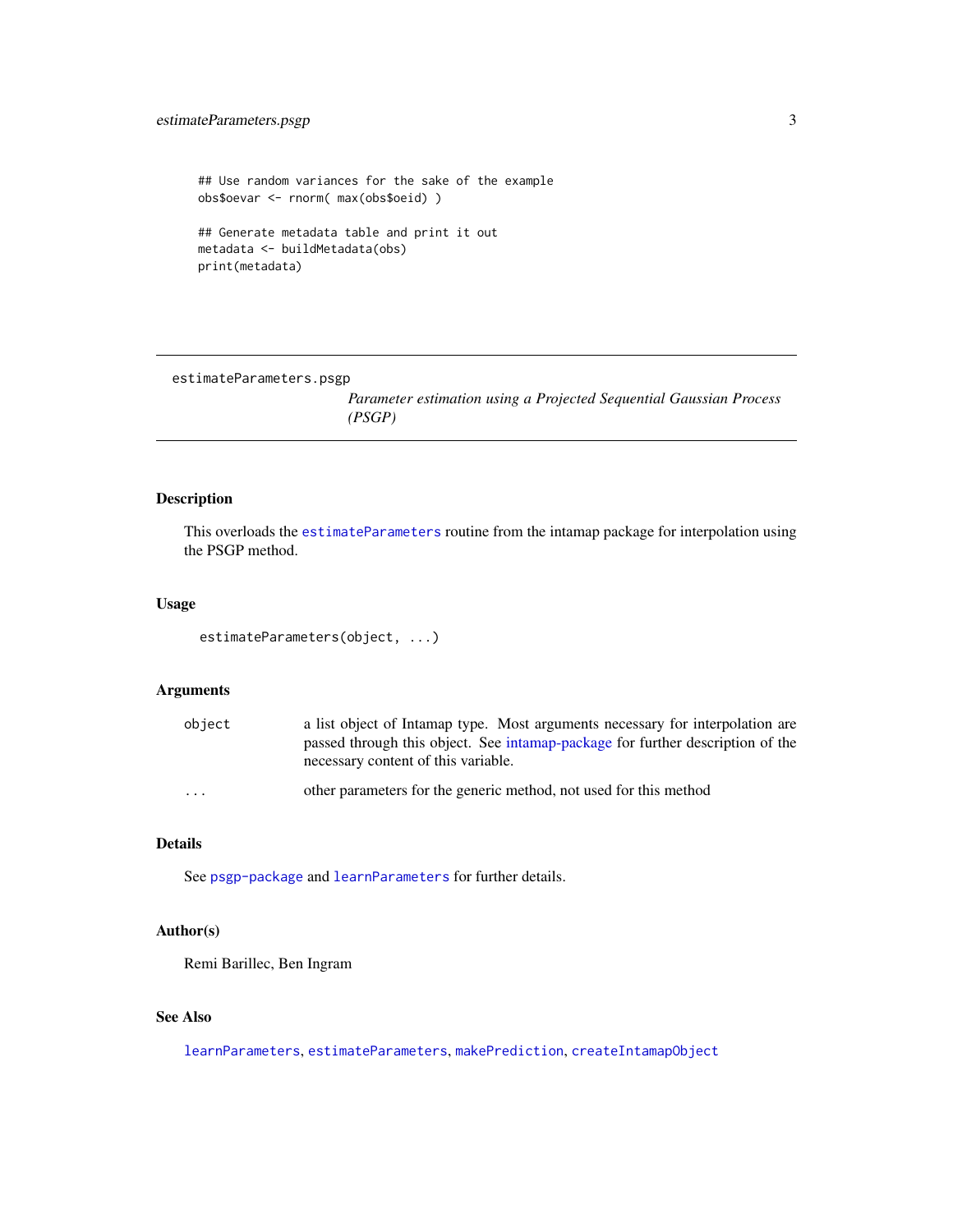### Examples

```
# load our favourite dataset
data(meuse)
coordinates(meuse) = -x+ymeuse$value = log(meuse$zinc)
data(meuse.grid)
gridded(meuse.grid) = -x+yproj4string(meuse) = CRS("+init=epsg:28992")
proj4string(meuse.grid) = CRS("+init=epsg:28992")
# the following two steps are only needed if one wishes to
# include observation errors
# indicate which likelihood model should be used for each observation
# in this case we use a different model for each observation
nobs = length(meuse$value) # Number of observations
meuse$oeid <- seq(1:nobs)
# the variances for the error models are random in this example
# in real examples they will come from actual measurements
# characteristics
meuse$oevar <- abs( rnorm( max(meuse$oeid) ) )
# set up intamap object:
obj = createIntamapObject(
 observations = meuse,
 predictionLocations = meuse.grid,
 targetCRS = "+init=epsg:3035",
 class = "psgp" # Use PSGP for parameter estimation/interpolation
)
# do interpolation step:
obj = conformProjections(obj)
obj = estimateParameters(obj)
```
<span id="page-3-1"></span>learnParameters *Projected Sequential Gaussian Process*

# Description

learnParameters performs maximum likelihood parameter estimation in the PSGP framework.

#### Usage

learnParameters(object)

<span id="page-3-0"></span>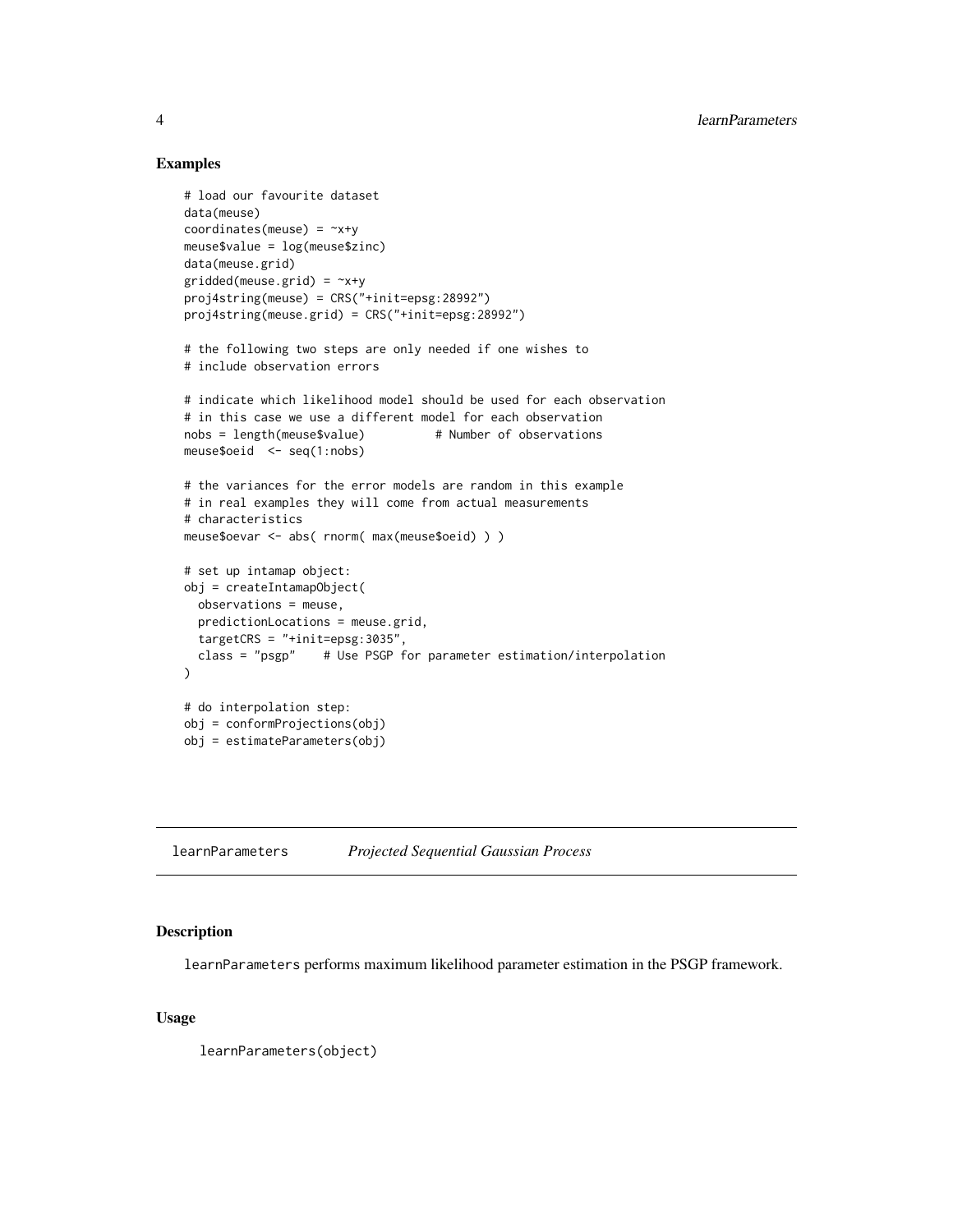#### <span id="page-4-0"></span>**Arguments**

object a list object of intamap type. Most arguments necessary for interpolation are passed through this object. See [intamap-package](#page-0-0) for further description of the necessary content of this variable.

# **Details**

The Projected Spatial Gaussian Process (PSGP) framework provides an approximation to the full Gaussian process in which the observations are projected sequentially onto an optimal subset of 'active' observations. Spatial interpolation is done using a mixture of covariance kernels (exponential and Matern 5/2).

The function learnParameters is an internal function for estimating the parameters of the covariance function given the data, using a maximum likelihood approach. A valid intamap object must be passed in.

PSGP is able to also take the measurement characteristics (i.e. errors) into account using possibly many error models. For each error model, assumed Gaussian, the error variance can be specified. The vector object\$observations\$oevar contains all variances for the error models (one value per error model).

Which error model is used for a given observation is determined by the object\$observations\$oeid vector of indices, which specifies the index of the model to be used for each observation.

#### Warning

It is advised to use the intamap wrapper [estimateParameters](#page-2-1) rather than calling this method directly.

# Author(s)

Ben Ingram, Remi Barillec

#### References

Csato and Opper, 2002; Ingram et al., 2008

<http://www.intamap.org/>

# See Also

[makePrediction](#page-5-1), [learnParameters](#page-3-1), [estimateParameters](#page-2-1), [createIntamapObject](#page-0-0)

#### Examples

# see example in estimateParameters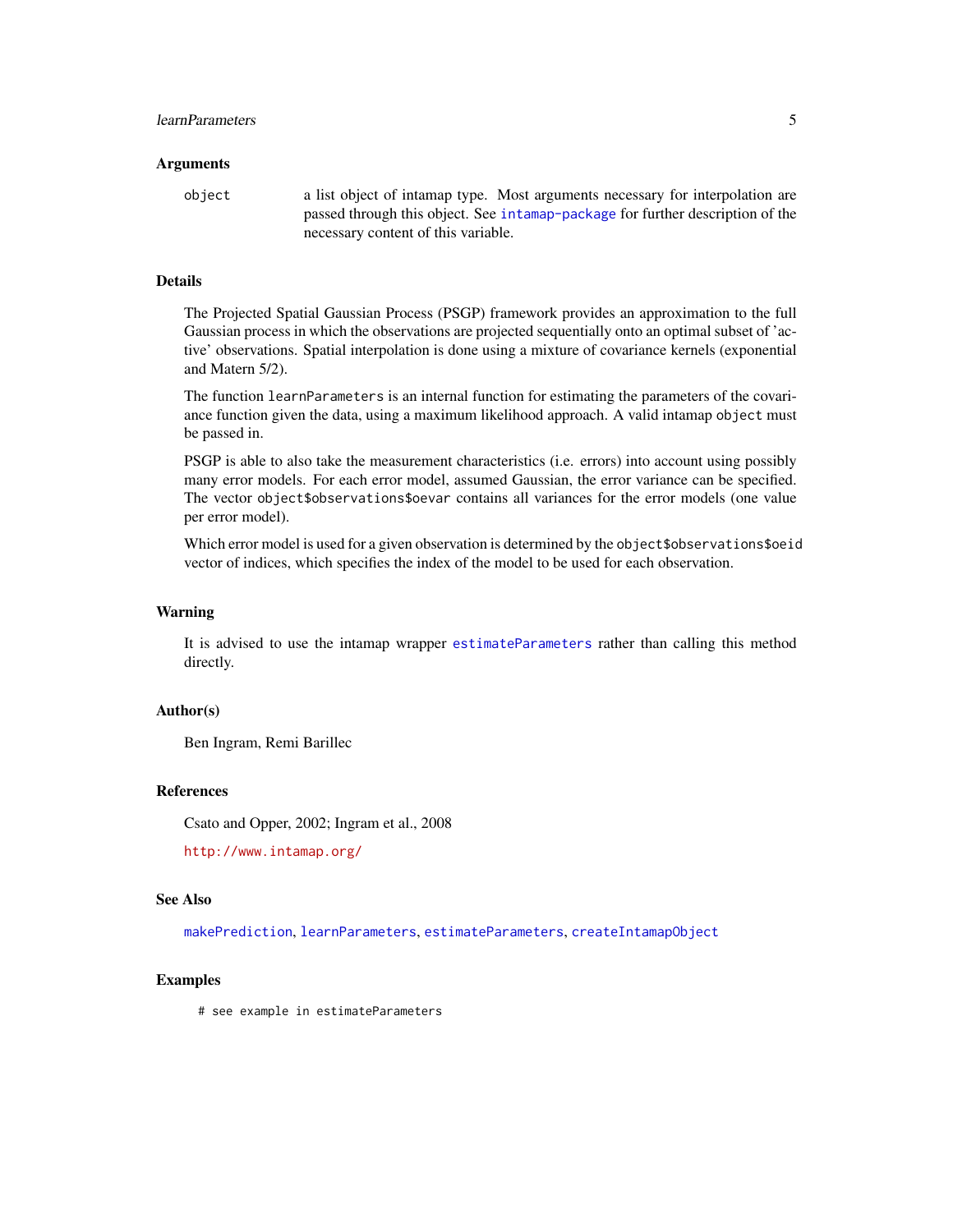<span id="page-5-1"></span><span id="page-5-0"></span>

#### Description

makePrediction performs prediction/interpolation within the PSGP package.

# Usage

makePrediction(object, vario)

# Arguments

| object | a list object of intamap type. Most arguments necessary for interpolation are<br>passed through this object. See intamap-package for further description of the<br>necessary content of this variable. Additional meta data about the measurement<br>process is included in this object. In particular, see learnParameters for a way to<br>specify measurement error variances.                                                                 |
|--------|--------------------------------------------------------------------------------------------------------------------------------------------------------------------------------------------------------------------------------------------------------------------------------------------------------------------------------------------------------------------------------------------------------------------------------------------------|
| vario  | Log-parameters of the covariance function. For compatibility with the intamap<br>package, the log-parameters of the PSGP covariance function are stored within<br>a variogram array object (see $vgm$ ), as follows:<br>vario $[1,1]$ NA<br>$\varphi$ vario [1,2] length scale (or range) of the Exponential kernel<br>vario[1,3] variance (or sill) of the Exponential kernel<br>vario [1,4] length scale (or range) of the Matern $5/2$ kernel |
|        | vario [1,5] variance (or sill) of the Matern $5/2$ kernel<br>vario[1,6] inverse bias (i.e. $1/mean(data)$ )<br>$vario[1,7]$ white noise variance (nugget)                                                                                                                                                                                                                                                                                        |

#### Details

The Projected Spatial Gaussian Process (PSGP) framework provides an approximation to the full Gaussian process in which the observations are projected sequentially onto an optimal subset of 'active' observations. Spatial interpolation is done using a mixture of covariance kernels (Exponential and Matern 5/2).

The function makePrediction is a function for making predictions at a set of unobserved inputs (or locations).

Measurement characteristics (i.e. observation error) can be specified if needed. See [learnParameters](#page-3-1) for a description of how to specify measurement error models with given variances.

# Warning

It is advised to use the intamap wrapper [spatialPredict](#page-7-1) rather than calling this method directly.

# Author(s)

Ben Ingram, Remi Barillec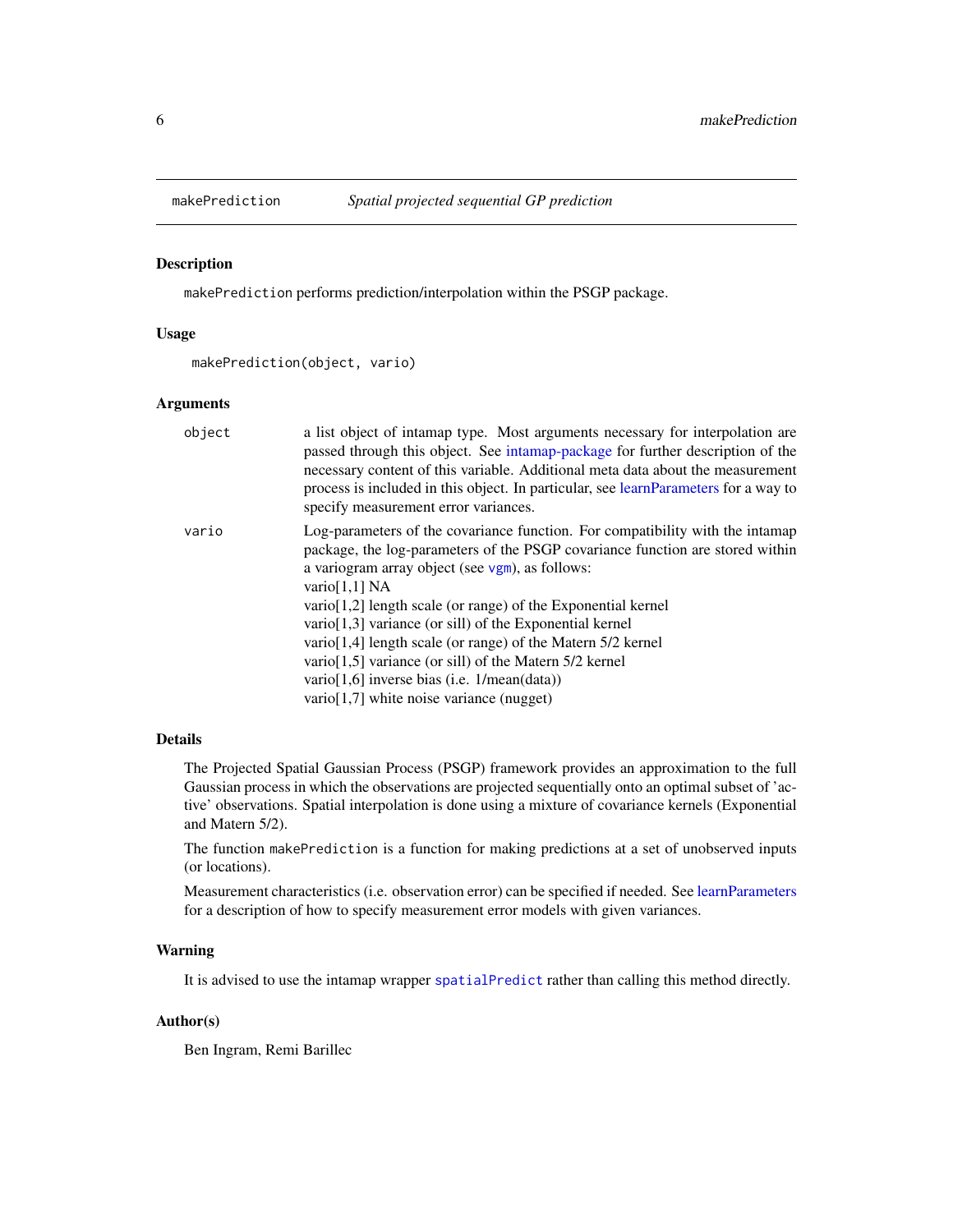#### <span id="page-6-0"></span> $p<sub>sp</sub>$  psgp  $\sim$  7

# References

<http://www.intamap.org/>

L. Csato and M. Opper. Sparse online Gaussian processes. Neural Computation, 14(3): 641-669, 2002.

B. Ingram, D. Cornford, and D. Evans. Fast algorithms for automatic mapping with space- limited covariance functions. Stochastic Environmental Research and Risk Assessment, 22 (5):661-670, 2008.

#### See Also

[learnParameters](#page-3-1) [spatialPredict](#page-7-1), [createIntamapObject](#page-0-0)

#### Examples

# see example in spatialPredict

psgp *Projected Sequential Gaussian Processes for spatial interpolation*

#### <span id="page-6-1"></span>Description

The psgp package provides a spatial interpolation method based on Projected Sequential Gaussian Processes (PSGP) for the intamap package. The PSGP is an approximation to the standard Gaussian process whereby the observations are projected onto a subset of optimal "active" observations, thus reducing possible redundancy in the data and allowing for faster, memory efficient, interpolation. The projection is done in a sequential manner, that is one observation is projected onto the active subset at a time. This allows for larger datasets to be processed, and overcomes the limitations of standard Gaussian processes related to storing the full covariance matrix (which can be unfeasible for really large datasets).

This implementation of PSGP for spatial interpolation uses a mixture of covariance kernels, namely an Exponential kernel and a Matern kernel with roughness parameter 5/2. The covariance function also includes a nugget term (white noise) and bias term.

#### Parameter estimation

The method [estimateParameters](#page-2-1) looks for a set of covariance function parameters (kernels, white noise and bias) which maximise the likelihood of the observation.

#### Prediction/Interpolation

The method [spatialPredict](#page-7-1) computes predictions (including variance) at a set of unobserved locations.

#### Measurement errors

It is possible to include measurement errors if these are available. These will be taken into account when estimating parameters and making predictions. See [learnParameters](#page-3-1) for more information.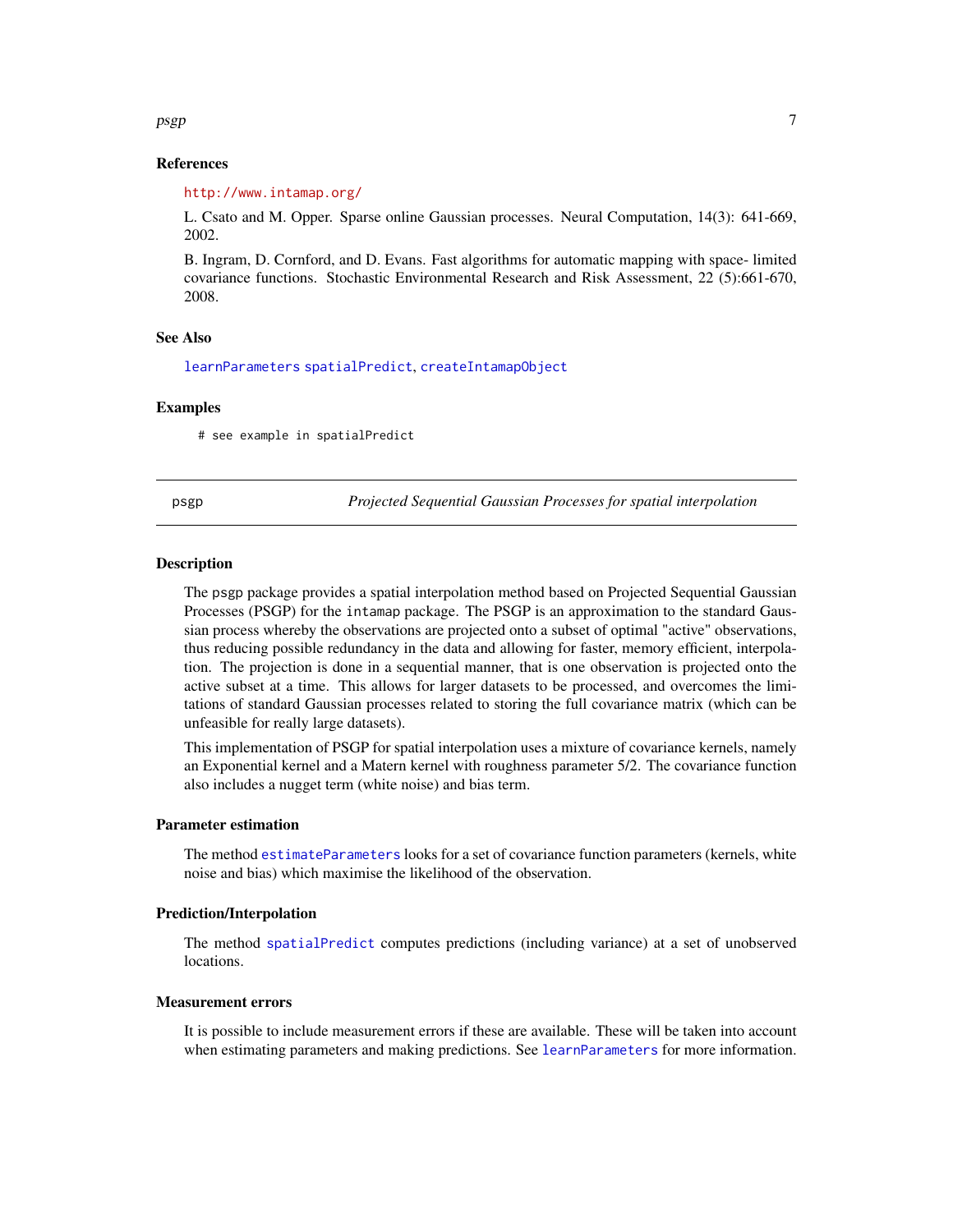# <span id="page-7-0"></span>System requirements

the PSGP package is written in C++ and uses the Armadillo library for all linear algebra routines.

### Author(s)

Ben Ingram, Remi Barillec

### References

<http://www.intamap.org>

<http://arma.sourceforge.net>

spatialPredict.psgp *Spatial prediction using a Projected Sequential Gaussian Process (PSGP)*

#### <span id="page-7-1"></span>Description

This overloads the [spatialPredict](#page-7-1) routine from the intamap package for interpolation using the PSGP method.

#### Usage

```
spatialPredict(object, ...)
```
# Arguments

| obiect   | a list object of type PSGP. Most arguments necessary for interpolation are passed |
|----------|-----------------------------------------------------------------------------------|
|          | through this object. See intamap-package for further description of the neces-    |
|          | sary content of this variable                                                     |
| $\cdots$ | optional extra arguments (these are only used for debugging purposes)             |

### Details

See [psgp-package](#page-6-1) and [makePrediction](#page-5-1) for further detail.

#### Author(s)

Ben Ingram, Remi Barillec

# See Also

[psgp-package](#page-6-1), [estimateParameters](#page-2-1), [makePrediction](#page-5-1) [createIntamapObject](#page-0-0)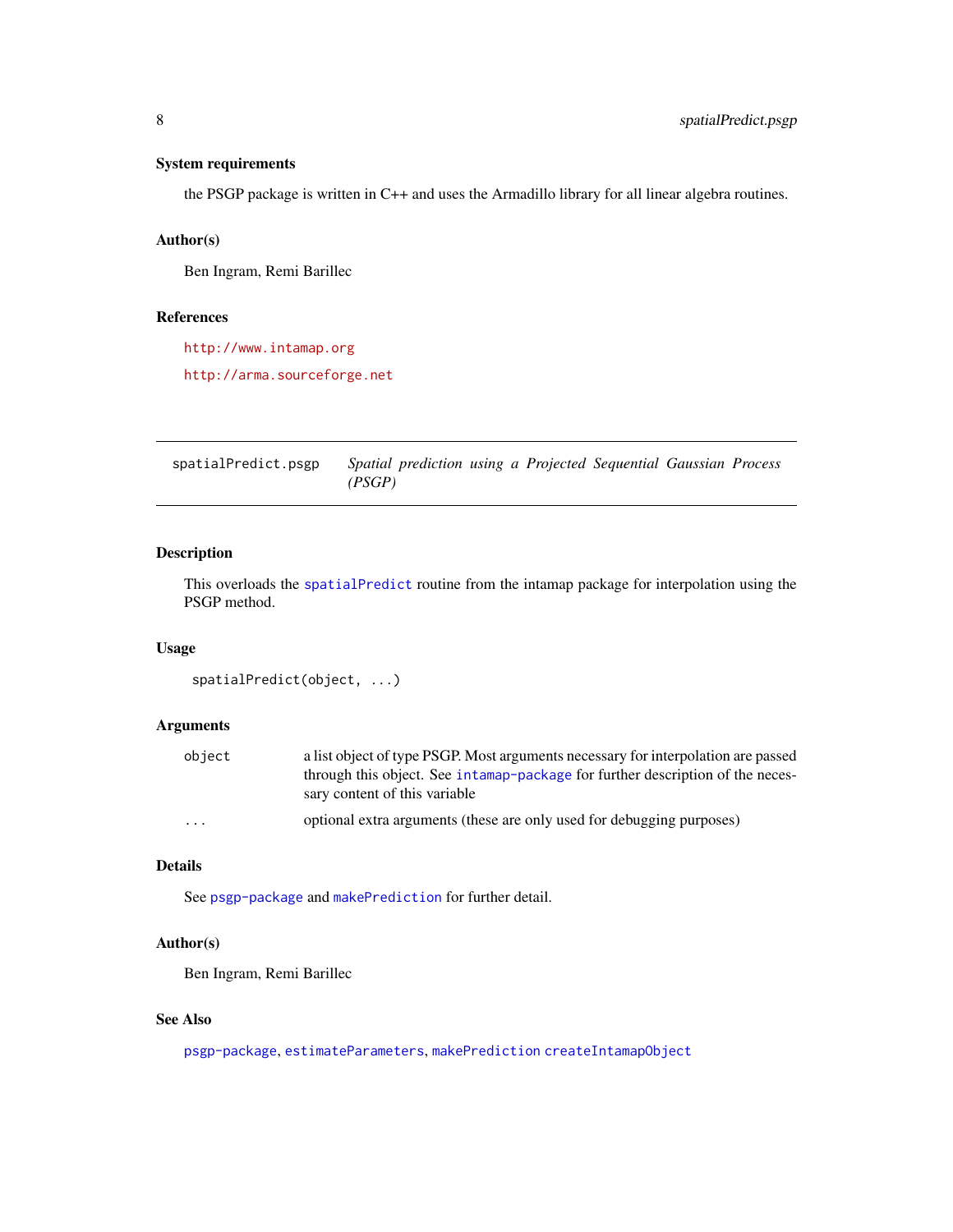# spatialPredict.psgp 9

# Examples

```
# Load our favourite data set
data(meuse)
coordinates(meuse) = -x+ymeuse$value = log(meuse$zinc)
data(meuse.grid)
gridded(meuse.grid) = -x+yproj4string(meuse) = CRS("+init=epsg:28992")
proj4string(meuse.grid) = CRS("+init=epsg:28992")
# Specify a different observation error model for each observation
nobs = length(meuse$value) # Number of observations
meuse$oeid = seq(1:nobs) # One error model per observation
# Indicate the variance for each of these error models
meuse$oevar <- abs( rnorm( max(meuse$oeid) ) )
# Set up intamap object
obj = createIntamapObject(
 observations = meuse,
 predictionLocations = meuse.grid,
 targetCRS = "+init=epsg:3035",
 class = "psgp"
)
# Estimate parameters and predict at new locations (interpolation)
obj = conformProjections(obj)
obj = estimateParameters(obj)
obj = spatialPredict(obj)
# Plot results
plotIntamap(obj)
```